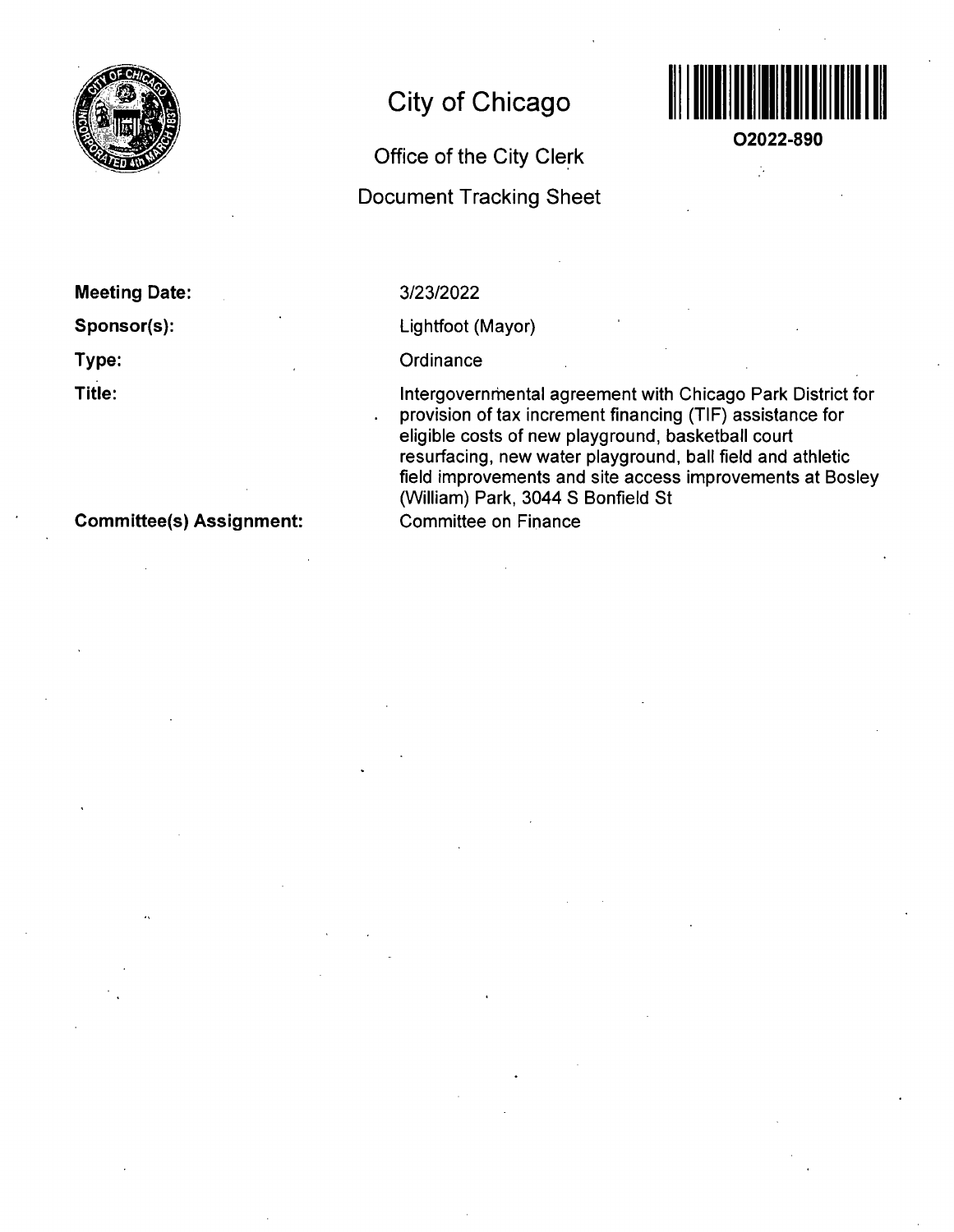

## **OFFICE OF THE MAYOR**

#### CITY OF CHICAGO

LORI E. LIGHTFOOT MAYOR

March 23, 2022

# TO fHE HONORABLE, THE CITY COUNCIL OF THE CITY OF CHICAGO

Ladies and Gentlemen:

At the request of the Commissioner of Planning and Development, I transmit herewith ordinances authorizing the execution of intergovernmental agreements with the Chicago Park District to provide TIF funding for improvements at various parks.

Your favorable consideration of these ordinances will be appreciated.

Very truly yours infort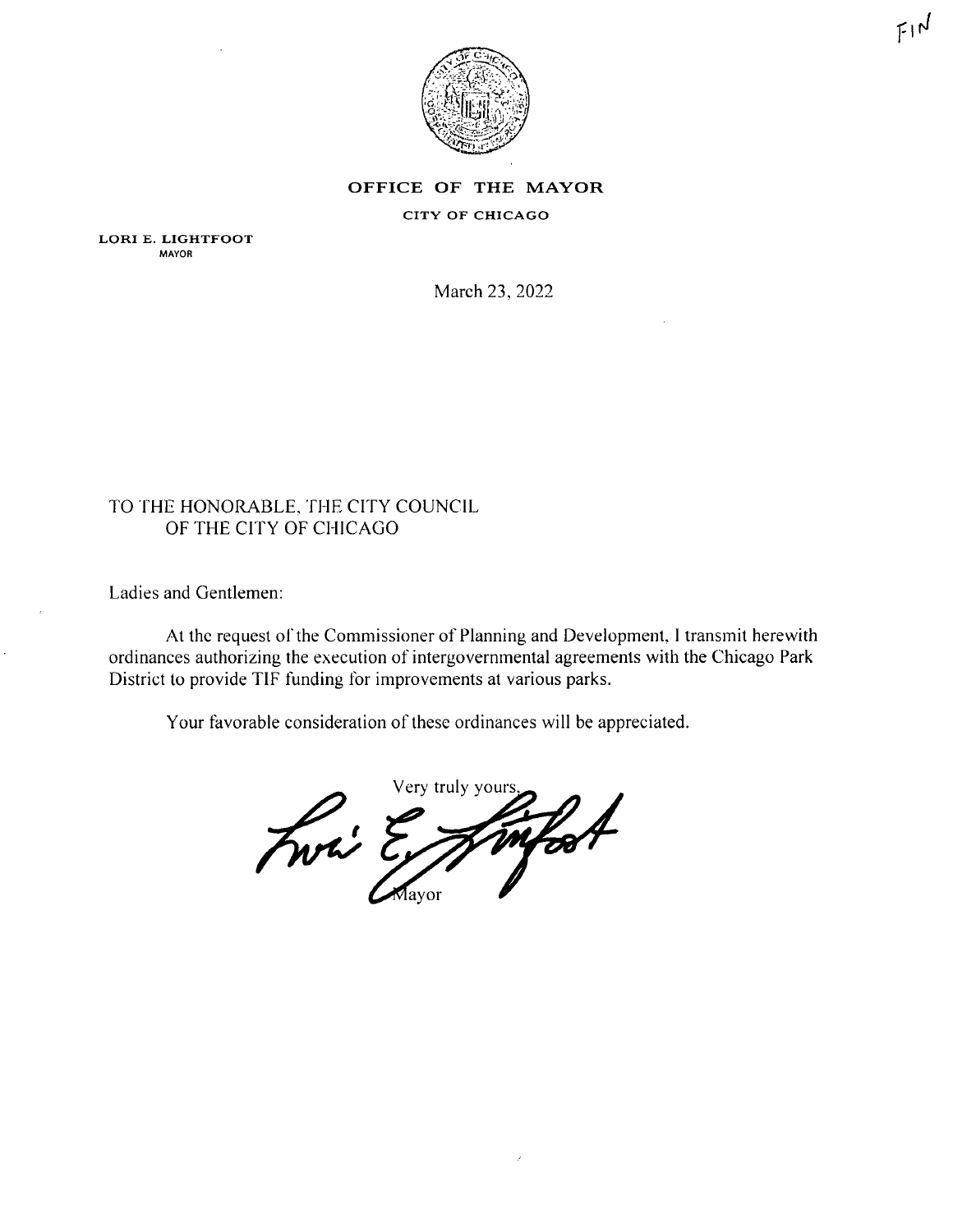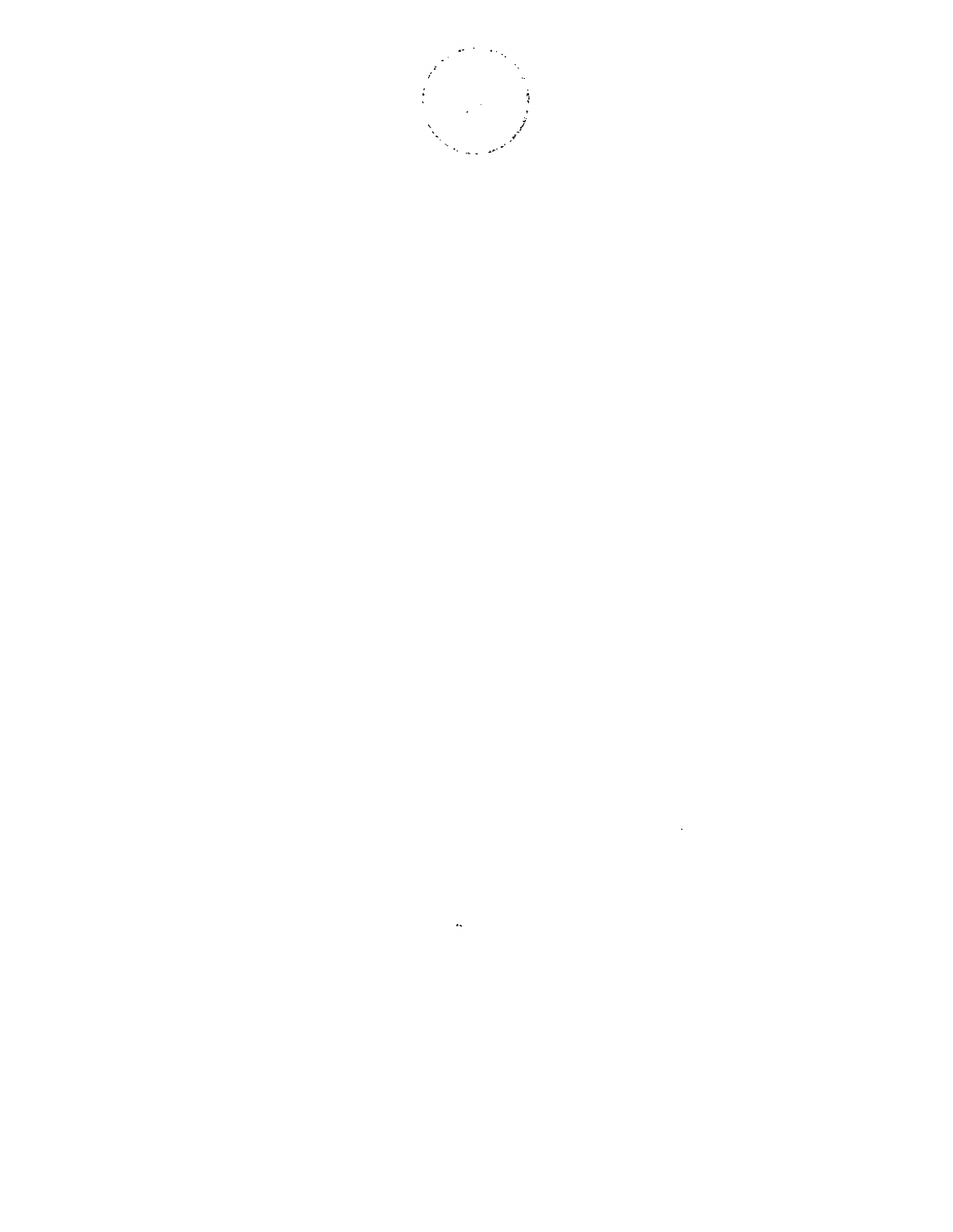#### **ORDINANCE**

WHEREAS, the City of Chicago (the "City"), is a home rule unit of government under Article VII, Section 6(a) of the 1970 Constitution of the State of Illinois, and as such may exercise any power and perform any function pertaining to its government and affairs; and

WHEREAS, the Chicago Park District (the "Park District"), is an Illinois municipal corporation and a unit of local government under Article Vll, Section 1 ofthe 1970 Constitution of the State of Illinois, and as such is authorized to exercise control over and supervise the operation of all parks within the corporate limits of the City; and

WHEREAS, the City is authorized under the provisions of the Tax Increment Allocation Redevelopment Act, 65 ILCS 5/11-74.4-1 et seq., as amended from time to time (the "Act"), to finance projects that eradicate blight conditions and conservation factors that could lead to blight through the use of tax increment allocation financing for redevelopment projects; and

WHEREAS, under 65 ILCS 5/11-74.4-3(q)(7), incremental ad valorem taxes, which pursuant to the Act, have been collected and are allocated to pay redevelopment project costs and obligations incurred in the payment thereof ("Increment") may be used to pay all or a portion of a taxing district's capital costs resulting from a redevelopment project necessarily incurred or to be incurred in furtherance of the objectives of a redevelopment plan and project, to the extent the municipality by written agreement accepts and approves such costs; and

WHEREAS, the Park District is a taxing district under the Act; and

WHEREAS, the Park District is engaged in an ongoing program of construction and renovation projects at its parks and other Park District facilities ("Park Projects"); and

WHEREAS, pursuant to an ordinance adopted by the City Council of the City (the "City Council") on February 24, 2021, and published in the Journal of Proceedings for the City Council for such date at pages 27586 through 27604, the City Council approved a form of an intergovernmental agreement attached thereto for a project at Donovan Park (the "Form Agreement"); and

WHEREAS, the Park District owns a park identified in Exhibit A (the "Park") located on the property identified in Exhibit A (the "Property"); and

WHEREAS, the Park District desires to undertake certain improvements to the Park as identified in Exhibit A (the "Project"); and

WHEREAS, the Property lies wholly within the boundaries of the Redevelopment Area (as hereinafter defined); and

WHEREAS, in accordance with the provisions of the Act, the City Council: (i) approved and adopted a redevelopment plan and project (the "Plan") for a portion of the City identified on Exhibit A (the "Redevelopment Area"); (ii) designated the Redevelopment Area as a "redevelopment project area"; and (iii) adopted tax increment allocation financing for the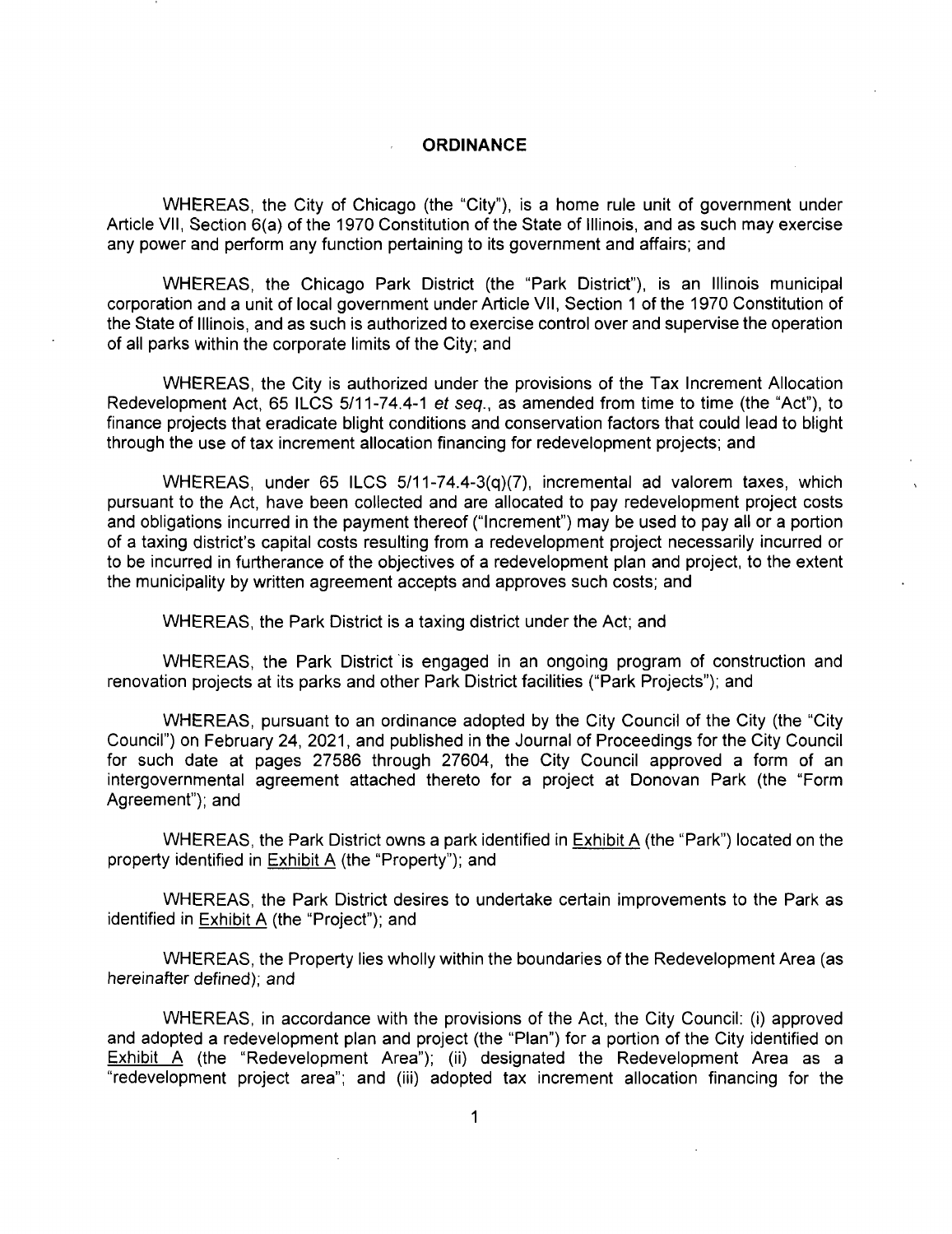Redevelopment Area, pursuant to ordinances (collectively, the "TIF Ordinances") adopted on the date (or dates, if subsequently amended) and published in the Journal for such date(s), identified on Exhibit A; and

WHEREAS, Increment collected from the Redevelopment Area shall be known as the "Redevelopment Area Increment"; and

WHEREAS, the Department of Planning and Development of the City desires to use a portion of the Redevelopment Area Increment in an amount not to exceed the amount identified in Exhibit A for the purpose of wholly or partially funding certain costs of the Project (the "TIF-Funded Improvements") to the extent and in the manner provided in this ordinance and the Agreement (as hereinafter defined); and

WHEREAS, a detailed budget for the Project (the "Project Budget") and an itemized list of the TIF-Funded Improvements are each incorporated into **Exhibit A**; and

WHEREAS, the Plan contemplates that tax increment financing assistance would be provided for public improvements, such as the Project, within the boundaries of the Redevelopment Area; and

WHEREAS, in accordance with the Act, the TIF-Funded Improvements shall include such of the Park District's capital costs necessarily incurred or to be incurred in furtherance of the objectives of the Plan, and the City has found that the TIF-Funded Improvements consist of the cost of the Park District's capital improvements that are necessary and directly result from the redevelopment project constituting the Project and, therefore, constitute "taxing districts' capital costs" as defined in Section 5/11-74.4-3(u) of the Act; and

WHEREAS, the City and the Park District wish to enter into an intergovernmental agreement in substantially similar form to the Form Agreement, substituting the Project-specific terms with the information contained in Exhibit A, whereby the City shall pay for or reimburse the Park District for the TIF-Funded Improvements related to the Project (the "Agreement"); now, therefore,

BE IT ORDAINED BY THE CITY COUNCIL OF THE CITY OF CHICAGO:

SECTION 1. The above recitals are expressly incorporated in and made a part of this ordinance as though fully set forth herein.

SECTION 2. The City hereby finds that the TIF-Funded Improvements, among other eligible redevelopment project costs under the Act approved by the City, consist of the cost of the Park District's capital improvements that are necessary and directly result from the redevelopment project constituting the Project and, therefore, constitute "taxing districts' capital costs" as defined in Section  $5/11-74.4-3(u)$  of the Act.

SECTION 3. The Commissioner of Planning and Development and a designee are each hereby authorized, subject to approval by the City's Corporation Counsel, to negotiate, execute and deliver the Agreement and such other documents as may be necessary to carry out and comply with the provisions of the Agreement, with such changes, deletions and insertions as shall be approved by the persons executing the Agreement on behalf of the City.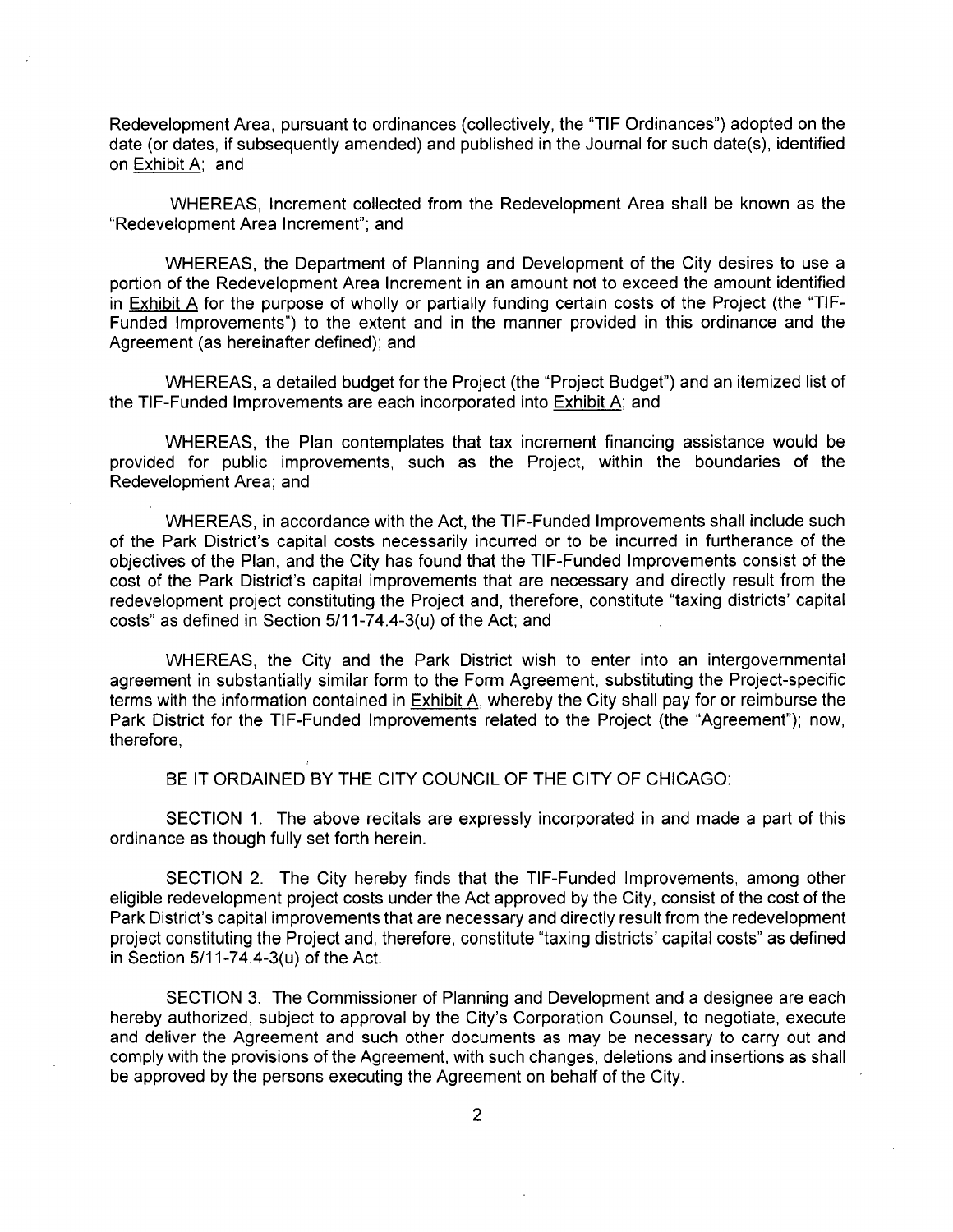SECTION 4. To the extent that any ordinance, resolution, rule, order or provision of the Municipal Code of Chicago, or part thereof, is in conflict with the provisions of this ordinance, the provisions of this ordinance shall control. If any section, paragraph, clause or provision of this ordinance shall be held invalid, the invalidity of such section, paragraph, clause or provision shall not affect any other provisions of this ordinance.

SECTION 5. This ordinance shall be in full force and effect from and after the date of its passage and approval.

 $\cdot$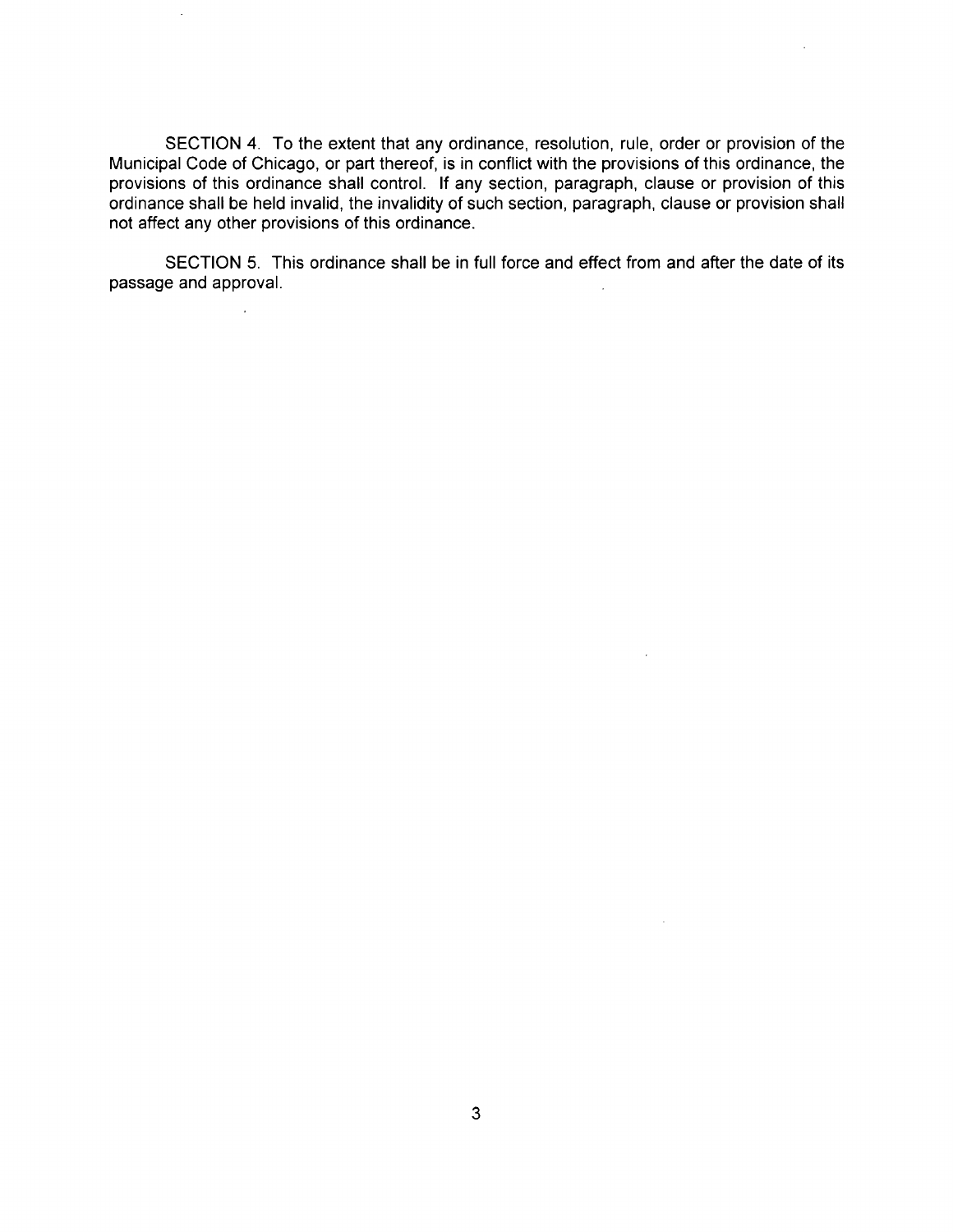## **EXHIBIT A**

- 1. Park: Bosley (William) Park.
- 2. Property: 3044 South Bonfield Street, Chicago, Illinois 60608.
- 3. Project: Site work at the Park will include a new playground, basketball court resurfacing, a new water playground, ball field and athletic field improvements and site access improvements. Other work includes improvements and mechanical HVAC upgrades to the facility.
- 4. Amount of Redevelopment Area Increment: Not to exceed \$550,000.

### **5. Project Budget:**

| Sources<br>$\mathcal{L}_{\text{max}}$ | Amount    |
|---------------------------------------|-----------|
| <b>Archer/Western TIF</b>             | \$550,000 |
| Total                                 | \$550,000 |

| <b>Uses</b>                                                                    | Amount    |
|--------------------------------------------------------------------------------|-----------|
| Site work including playgrounds, ballfields, athletic field and site<br>access | \$410,000 |
| Access improvements                                                            | \$100,000 |
| Mechanical system upgrades                                                     | \$40,000  |
| Total                                                                          | \$550,000 |

- 6. TIF-Funded Improvements: Site work at the Park will include a new playground, basketball court resurfacing, a new water playground, ball field and athletic field improvements and site access improvements. Other work includes improvements and mechanical HVAC upgrades to the facility.
- $7<sub>1</sub>$ Redevelopment Area: Archer/Western Redevelopment Project Area.